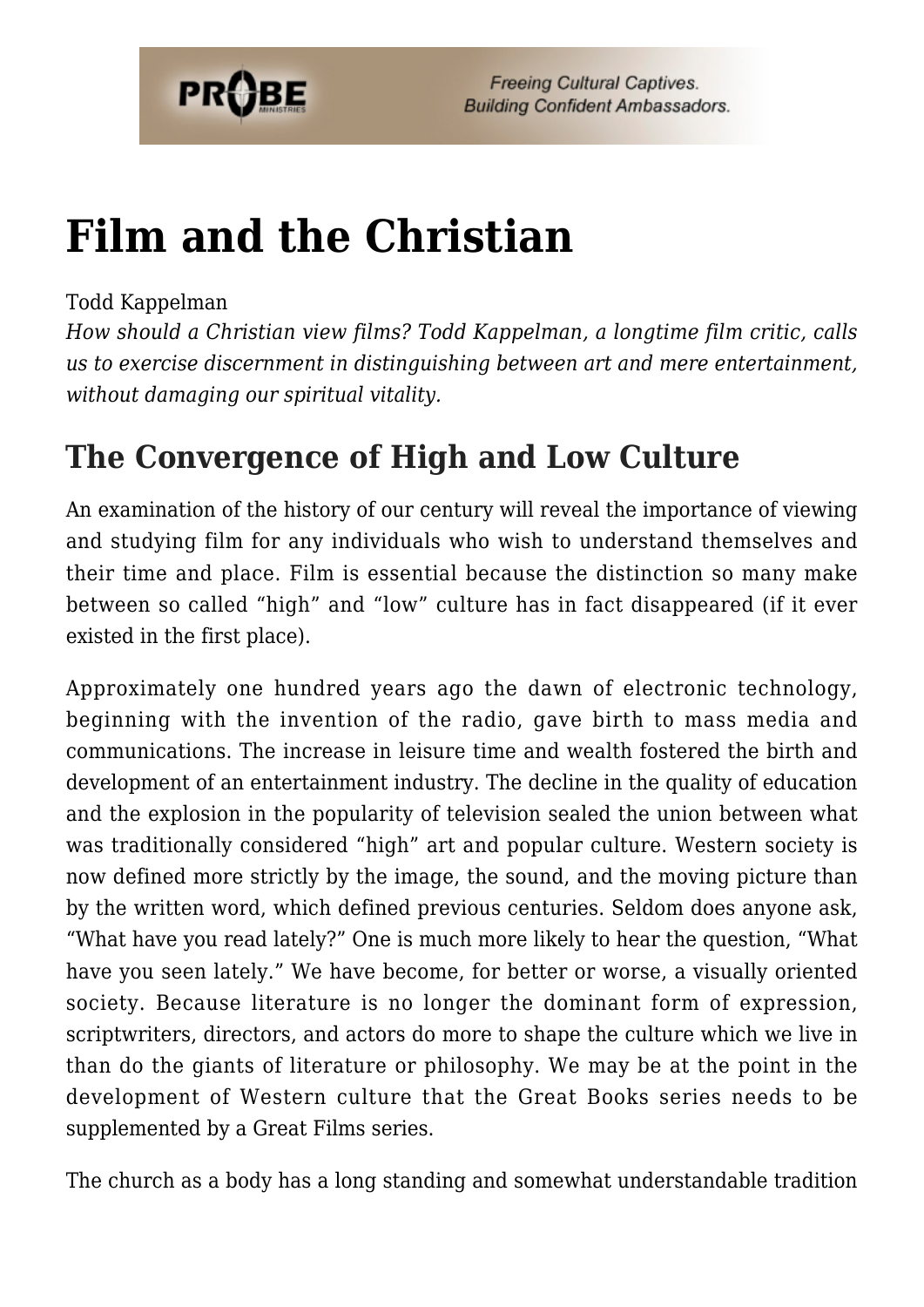

of suspicion concerning narrative fiction, the concepts of which apply here to our discussion of film. A brief examination of positions held by some Christians from the past regarding written fictional narratives may help us to understand the concern some have with involvement in fictional narratives as recorded on film.

*Alcuin*, an influential Christian leader of the ninth century was extremely concerned about the worldliness he saw in the church. One of the things that troubled him the most was the monks' fondness for fictional literature and stories about heroes such as Beowulf and Ingeld. Writing to Higbald, Alcuin said: "Let the words of God be read aloud at the table in your refractory. The reader should be heard there, not the flute player; the Fathers of the Church, not the songs of the heathen.  $\dots$  What has Ingeld to do with Christ?" $\{1\}$ 

*Tertullian*, the father of Latin theology, writing six centuries earlier voiced a similar concern about Christians involved in secular matters when he said: "What has Athens to do with Jerusalem?["{2}](#page-10-1) Specifically, Tertullian believed that the study of pagan philosophers was detrimental to the Christian faith and should be avoided at all costs.

*Paul*, the apostle, writing to the Church at Corinth, said: "What partnership does righteousness have with iniquity? Or what fellowship has light with darkness? What accord has Christ with Belial?" $\{3\}$ 

Conclusion: The objections raised against the arts, both past and present, do have merit and should not be dismissed too quickly. Christians have a right and a responsibility to make sure that entertainment and art are not used in a manner that is damaging to their spiritual welfare. It is often a difficult call. For example, many Christians objected to the work of Federico Fellini and Ingmar Bergman in the fifties and sixties, yet men such as Francis Schaeffer thought that it was necessary to pay attention to what these individuals were saying and why.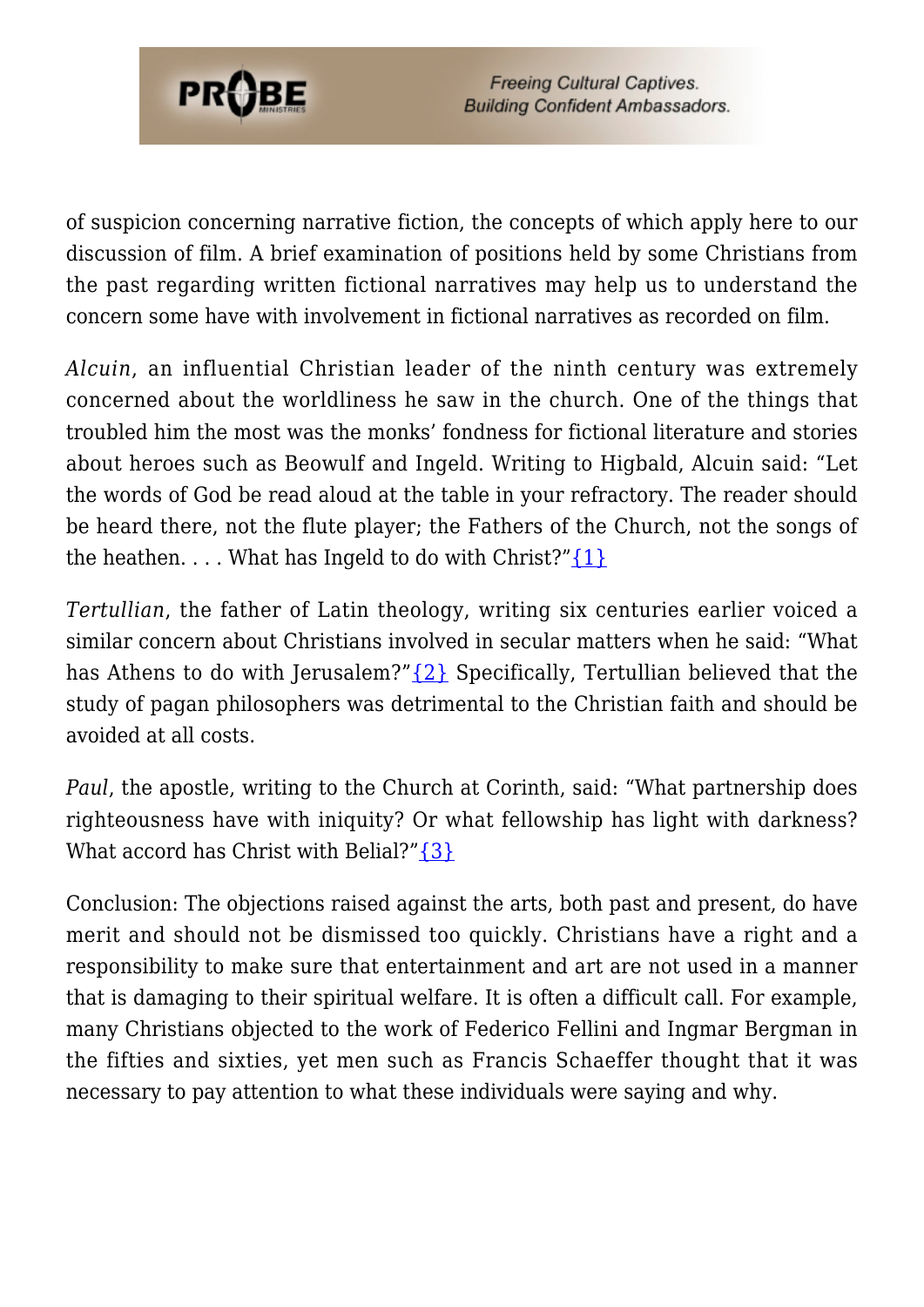

## **The Nature of Film and the Opportunity for Christians**

Properly understood film is a narrative medium, a kind of "visual book" with a beginning, middle, and ending that contains some degree of resolution. All film is not created equal; some movies are made with the express purpose of providing diversionary entertainment, while others represent the sincere efforts of artists to make works of art that reflect human emotions and call people to a more reflective existence. This second category of film should be considered an art form and is therefore worthy of the same attention that any other art such as the ballet, sculpture, or painting receives.

Art is the embodiment of man's response to reality and his attempt to order his experience of that reality. $\{4\}$  Man has always and will continue to express his hope and excitement, as well as his fears and reservations about life, death, and what it means to be human through the arts. He will seek to express his world through all available means, and presently that includes film. Schindler's List, a recent film by Steven Spielberg, is an excellent example of film's ability to express man's hopes and fears.

As a picture of reality, film is able to convey an enormous range of human experiences and emotions. The people one encounters in films are frequently like us whether they are Christian or not. Often the people we see in the better films are struggling with some of the most important questions in life. They are attempting to find meaning in what often appears to be a meaningless universe. These people are often a vehicle used by a director, producer, or writer to prompt us to ask the larger questions of ourselves.

Film is not and should not be required to be "uplifting" or "inspiring." Christians should remember that non-Christians also have struggles and wrestle with the meaning of life and their place and purpose in the universe. Christians and non-Christians will not and should not be expected to come to the same conclusions to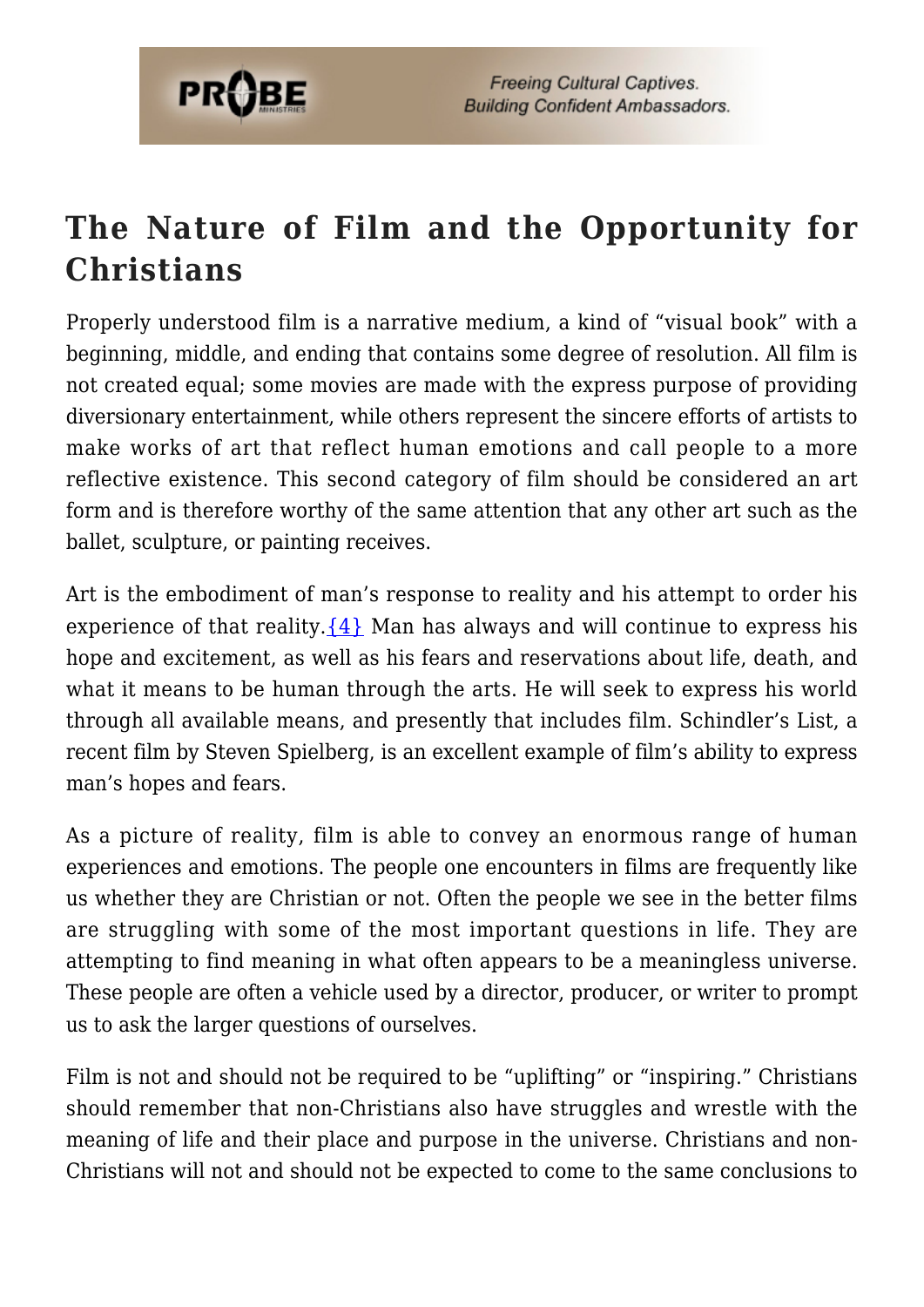

the problems they face in the fictional universe of film. The Scriptures indicate that Christians and non-Christians are different, and this should be a point of celebration, not alarm, for the Christian audience.

T. S. Eliot, speaking about literature, but with much that can be applied to film, had this advice for the Christian:

Literary criticism should be completed from a definite ethical and theological standpoint…. It is necessary for Christian readers [and film goers by extension], to scrutinize their reading, [again film by extension], especially of works of imagination, with explicit ethical and theological standards.  $\{5\}$ 

Therefore, Christians should take their worldview with them when they attend and comment on any film. They should be cautious about pronouncing a film that does not conform with Christian beliefs or their particular notion of orthodoxy as unfit for consumption or undeserving of a right to exist as art.

Conclusion: The need for participation in film arises from not only the diversity of material with which the medium deals, but also from the plurality of possible interpretations concerning a given film. Christians have an opportunity to influence their culture by entering the arena of dialogue provided by film and contending for their positions and voicing their objections with sophistication, generosity, and a willingness to hear from those of opposing beliefs.

## **Some Concerns about Christian Participation in Cinema[{6}](#page-10-5)**

Christians are often concerned about the content of certain films and the appropriateness of viewing particular pieces. This is a valid concern that should not be dismissed too quickly and certainly deserves a response from those who do view objectionable material. The two primary areas of concern leveled by the many detractors of contemporary culture as it pertains to film are found in the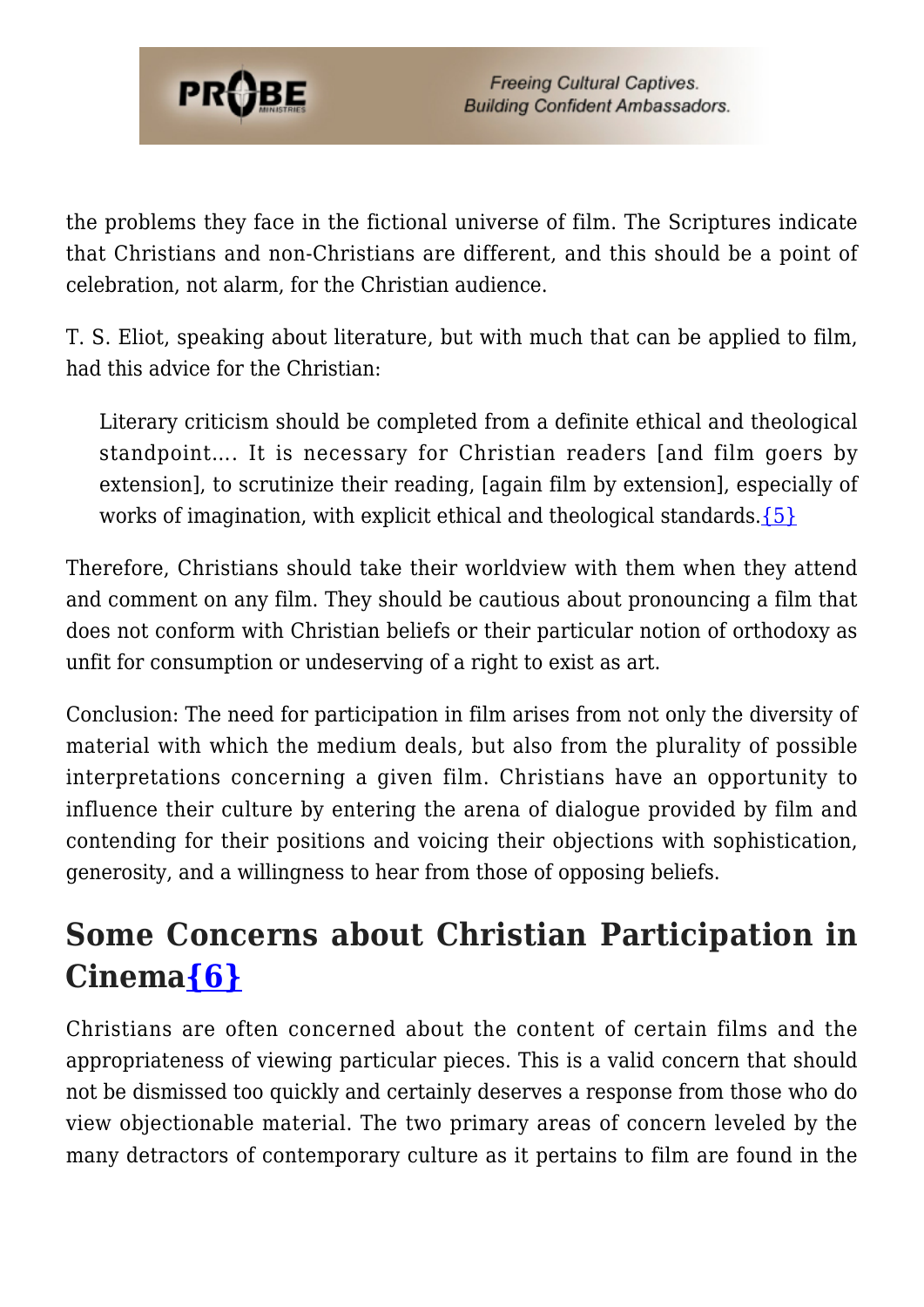

categories of gratuitous sex and violence. It is crucial that Christians understand the exact nature of sex and violence, gratuitous and otherwise, and how it may be employed in art. Taking only violence as the representative issue of these two concerns, we must ask ourselves what, if any, redeeming value does it have, and can it be used and viewed under some circumstances?

We might turn to the use of gratuitous violence in literature in order to better understand the role of violence in film. If the former is understood and embraced (albeit with reservation), the latter may also be understood and embraced (again with caution) as a means of expression employed by a new image-driven culture.

The image of gratuitous violence in modernity has one of its first and most important articulations in *The Rime of the Ancient Mariner*, by Samuel Taylor Coleridge. Recall that in the poem the sailor shoots an albatross for absolutely no reason and is condemned by his fellow sailors, who believed the bird was a good omen, to wear the dead body around his neck. The ship is ravaged by plague, and only the cursed mariner survives. After many days of soul searching on the ghost ship, the mariner pronounces a blessing upon all of creation and atones for his wrongs. A sister ship saves the man, and he begins to evangelistically tell his story to anyone who will listen.

Every time this poem is read in a class or other group there is invariably some person who is fixated on the act of violence and emphasizes it to the point of losing the meaning of the entire poem. The story is about a mariner who realizes the errors of his ways, repents, and comes to a restored relationship with creation and other men. For Coleridge, the act of violence thus becomes the vehicle for the turning of the character's soul from an infernal orientation to the paradisal. Other authors have used similar methods. Dante, for example, repeats a similar pattern when he explored the spiritual realms in his poetic chronicle *The Divine Comedy*. First, he takes his readers through the harshness, pain, and misery of the Inferno before moving into Purgatory and finally into the bliss and joy of Paradise. Dostoyevsky composed four novels that begin with the heinous crime of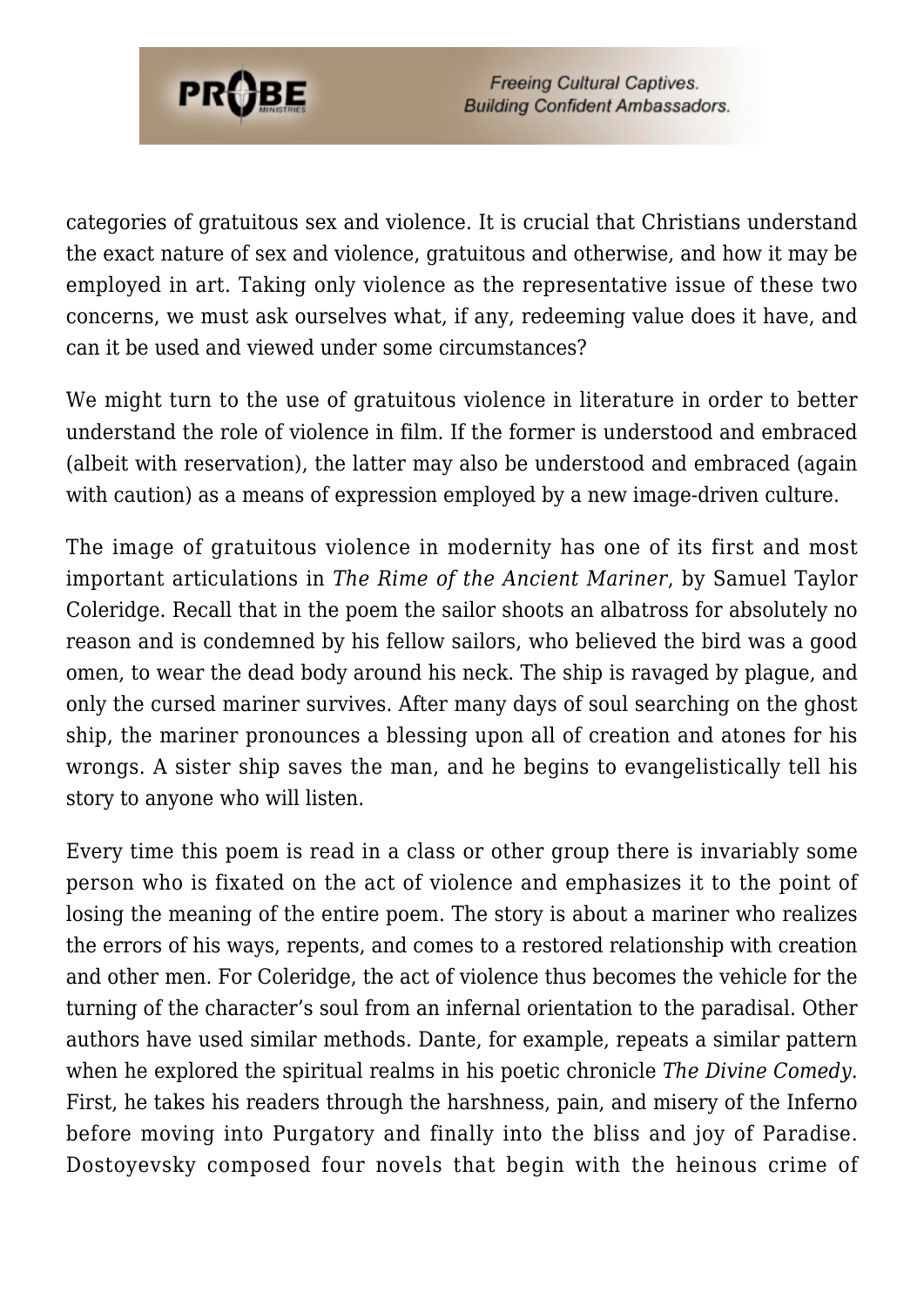

Raskolnikov and develop to the salvation of the Karamazov brothers.

Conclusion: The writers mentioned here and many serious, contemporary film makers often explore the darkness of the human condition. They don't do it simply to posture or exploit, but to see deeply and lay bare the problems and tensions. But, they also do it to look for answers, even the light of salvation/Salvation. The picture is not always pretty, and the very ugliness of the scene is often necessary to accurately portray the degree of depravity and the miracle of salvific turns in fiction. By virtue of their full acquaintance with the dark side of the human condition, when they propose solutions, these solutions appear to be viable and realistic.

## **Biblical Examples of Gratuitous Violence**

The prohibition against and objections to the use of violence in film may be understood better through an examination of the use of violence in the Bible.

One example found in Scriptures is in the thirteenth chapter of the book of Isaiah. In verses fifteen and sixteen the prophet is forecasting the particulars of the future Assyrian military invasion and the conditions the people of Israel and the surrounding countries will experience. He writes:

Whoever is captured will be thrust through; all who are caught will fall by the sword. Their infants will be dashed to pieces before their eyes; their houses will be looted and their wives ravished (Isaiah 13:15-16).

The prophet is talking about the impaling of men by the conquering armies, the willful smashing of infants upon the rocks, and the raping of women. In an oral and textual based society, those who heard the words of Isaiah would have been able to imagine the horrors he described and would have made mental images of the scenes.

In an image-driven society if this scene were to be part of a movie, a scriptwriter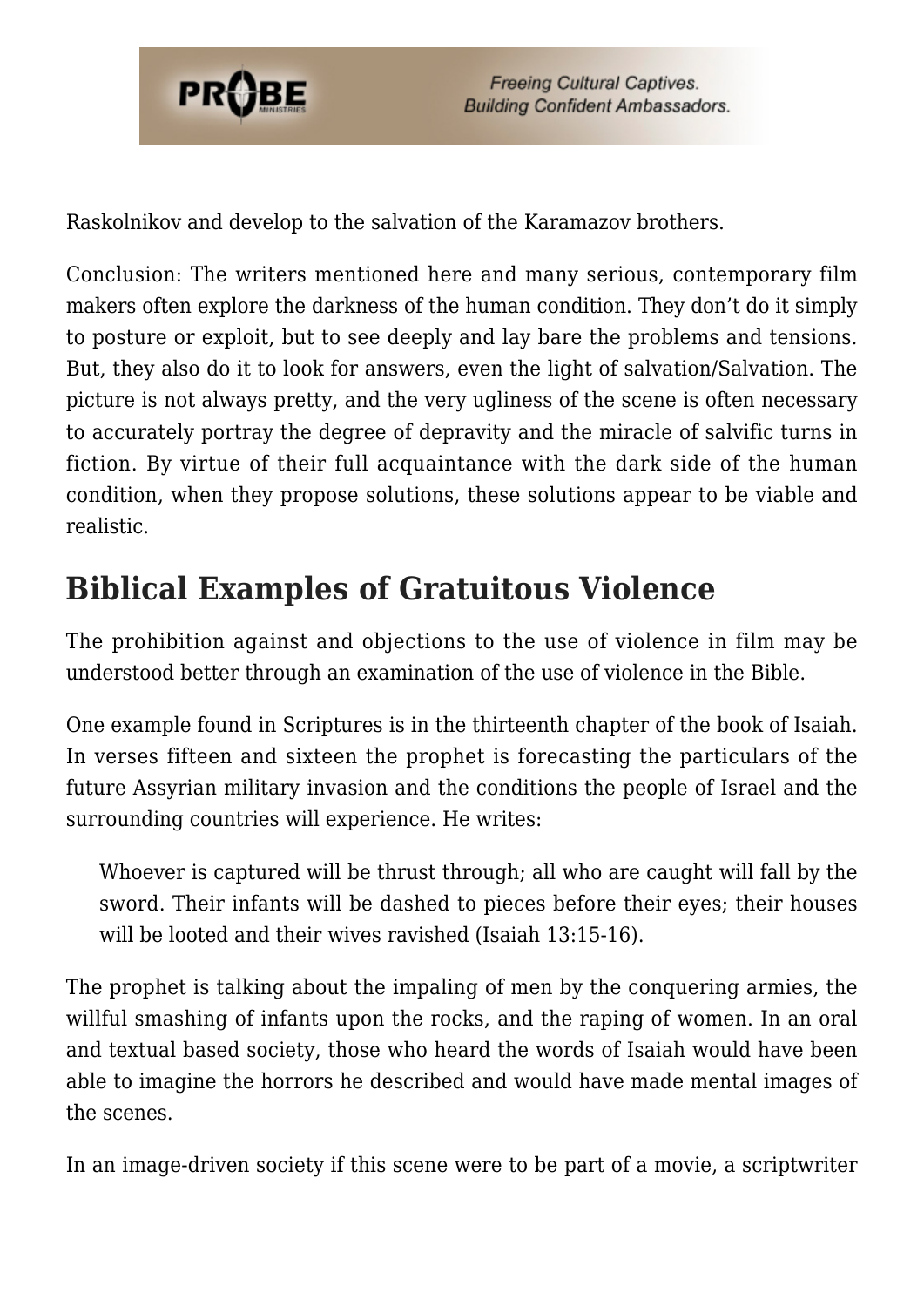

and director would have actors and actresses play the parts, and the violence would be obvious to all. Recall the scene in The Ten Commandments where the Egyptian armies attempted to follow Moses across the Red Sea. One sees horses and soldiers trapped under tons of water. Their bodies go limp before they can get to the surface. And those who can make it to the top face certain death trying to swim back to shore. In spite of these, and other horrific scenes, this movie is often held to be a "Christian classic" and deemed to be a good family film by many.

A second and even more disturbing example of gratuitous violence in the Bible is found in the twentieth chapter of Judges. Here a Levite and his concubine enter the house of an old man from the hill country of Ephraim to spend the night. While they are there, some wicked men in the city want to have homosexual relations with the Levite traveler and demand that the old man hand them over. The evil men take the man's concubine, rape and kill her, leaving her dead body in the doorway. The traveler is so distraught that he cuts his concubine into twelve pieces and sends the body parts back to his fellow Israelites. The Israelites then form a revenge party and go into battle with the Benjamites who will not turn over the evil men for punishment.

Again, if this story were to be translated into a visual medium the scenes of rape and later dismemberment of a body, even if they were filmed in standards from the forties or fifties, would be very disturbing.

Conclusion: The purpose of the violence in these examples may be that the details in each passage provide information which serves as a reason for a latter action. Or, the information provided shows us something about the nature of God and the way He deals with sin. If both these examples show a difficult, but necessary use of violence in telling a story, then perhaps violence may be used (portrayed) for redemptive purposes in fictional mediums such as film. This is not an airtight argument, rather the issue is raised as a matter for consideration while keeping in mind that Christians should always avoid living a vicariously sinful life through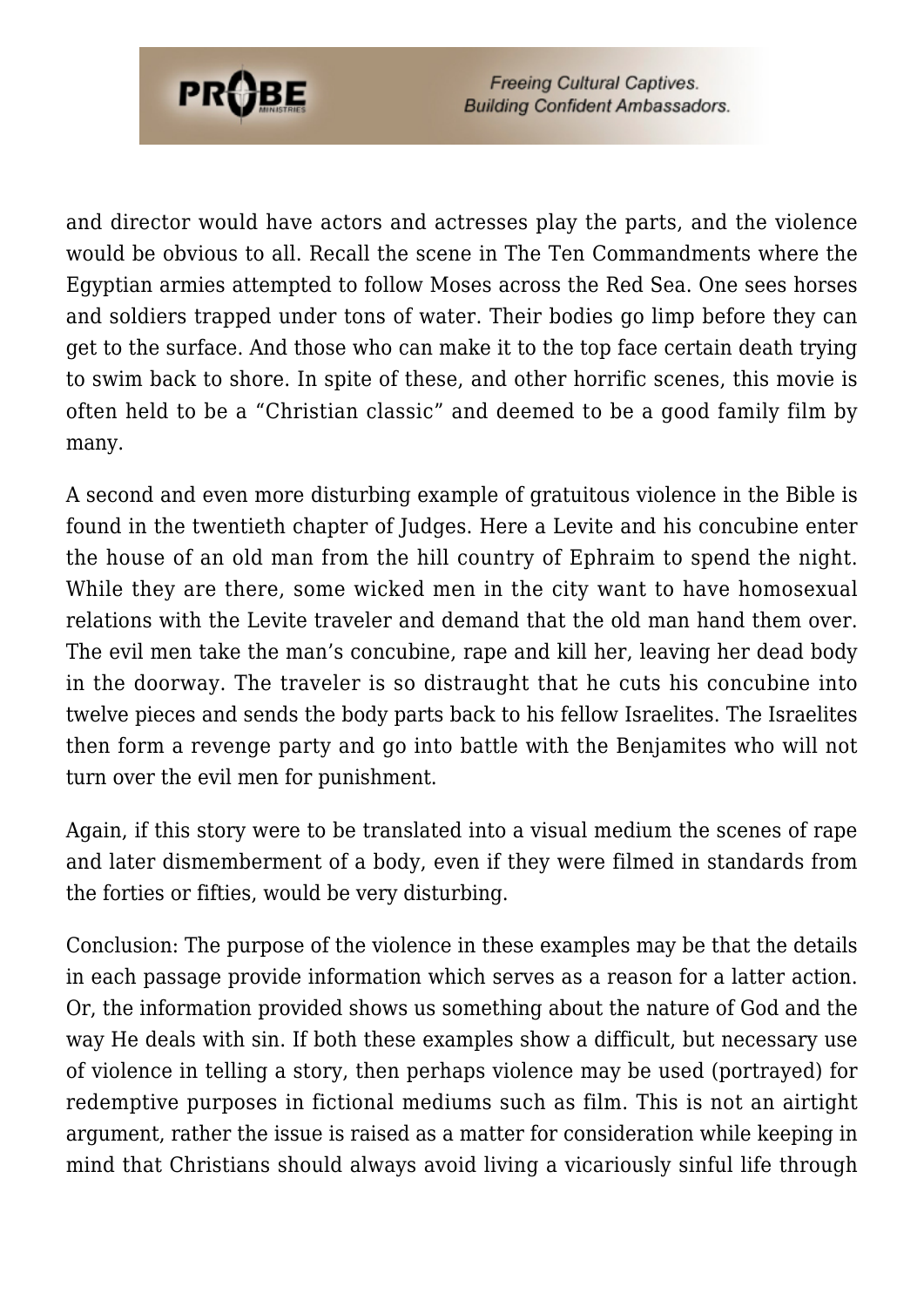

any artistic medium.

### **Weaker Brother Considerations in Viewing Film**

Paul's great teaching concerning meat sacrificed to idols and the relationship of the stronger and weaker brothers to one another is laid out in 1 Corinthians 8. We should remember that Paul clearly puts the burden of responsibility on the stronger brother. It is this person who should have the interest of the weaker brother in mind.

Persons who exercise rampant Christian freedom when watching films that are objectionable to some others does not necessarily mean that they are strong Christians. It could indicate that these people are too weak to control their passions and are hiding behind the argument that they are a stronger brother. Do not urge others to participate in something that you, as a Christian, feel comfortable doing if they have reservations. You may inadvertently cause the other person to sin.

There are basically three positions related to Christians viewing film.

The first of these three is prohibition. This is the belief that films, and often television and other forms of entertainment, are inherently evil and detrimental to the Christian's spiritual well being. Persons who maintain this position avoid all film, regardless of the rating or reputed benefits, and urge others to do the same.

Abstinence is the second position. This is the belief that it is permissible for Christians to view films, but for personal reasons this person does not choose to do so. This may be for reasons ranging from a concern for the use of time or no real desire to watch film, to avoidance because it may cause them or someone they are concerned about to stumble. Willingly abstaining from some or all films does not automatically make one a weaker brother, and this charge should be avoided! One should avoid labeling a fellow Christian "weaker" for choosing to abstain from participation in some behavior due to matters of conscience.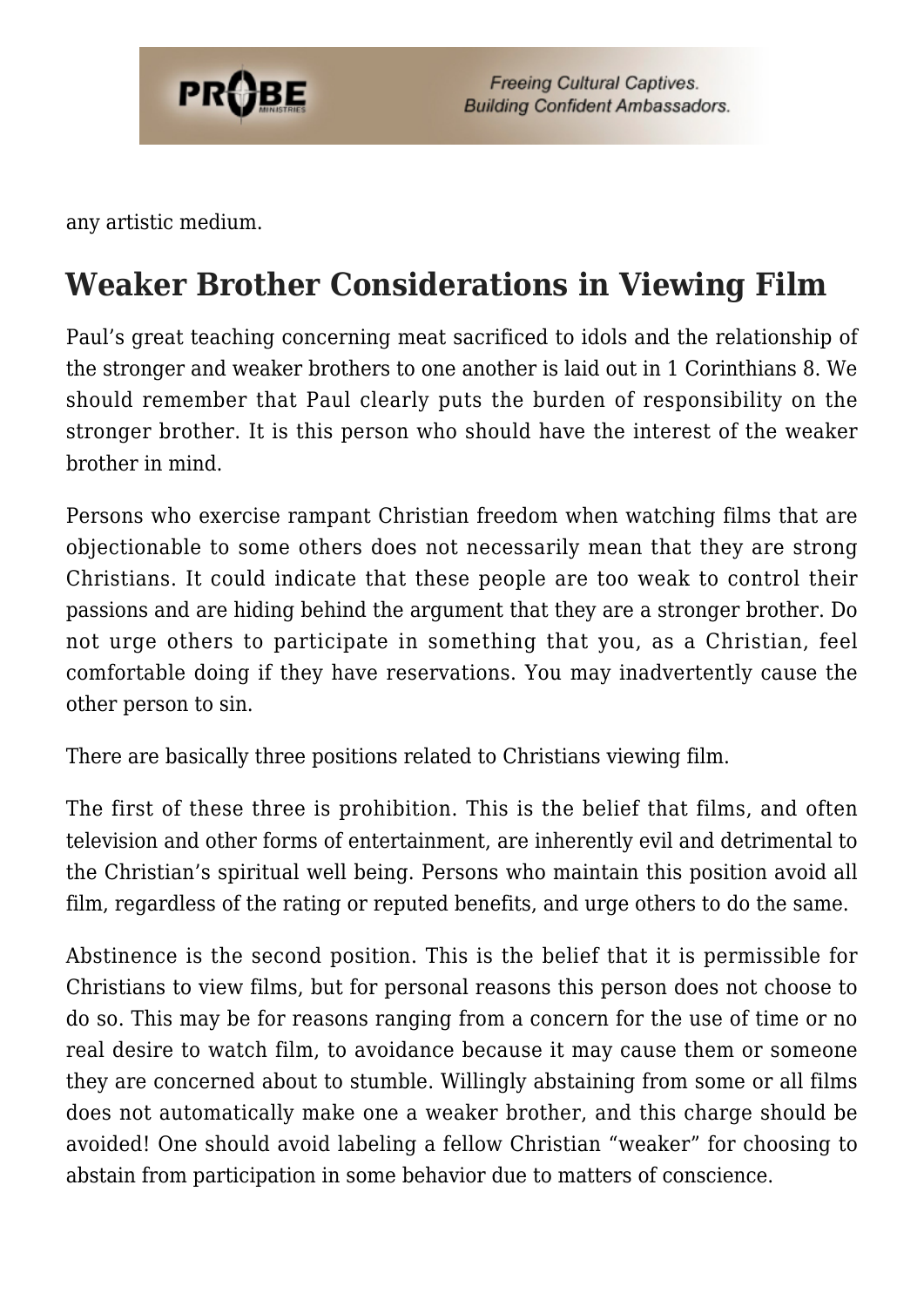

Moderation is the final position. This is the belief that it is permissible to watch films and that one may do so within a certain framework of moderation. This person willingly views some films but considers others to be inappropriate for Christians. There is a great deal of disagreement here about what a Christian can or cannot and should or should not watch. Although some of these disagreements are matters of principle and not of taste, Christian charity should be practiced whenever one is uncertain.

Conclusion: There is a valid history of concern about Christian involvement in the arts and fictional and imaginative literature. This issue extends to the medium of film and manifests similar concerns about film and Christians who view film. However, because film is one of the dominant mediums of cultural expression, film criticism is necessary. If Christians do not make their voices heard then others, often non-Christians, will dominate the discussion. All films contain the philosophical persuasions of the persons who contribute to their development, and it is the job of the Christian who participates in these arts to make insightful, fair, and well-informed evaluations of the work. Not everyone feels comfortable in viewing some (or any) films and the Christian should be especially mindful of the beliefs of others and always have the interest of fellow believers as well as nonbelievers in mind. While "film," the artistic expression of the cinematic medium has been the focus and not "movies," the entertainment based expression, much of what has been said of the former is applicable to the later.

#### **Appendix**

Christians should be aware that the freedoms exercised in participation in the film arts are privileges and should not be practiced to the point of vicarious living through escape into fictitious worlds. In 1 Corinthians 10: 23-31 (and 6:12) the Apostle Paul writes that "everything is permissible, but not everything is constructive."

He is addressing the issue of meat sacrificed to idols in chapter 10 and sexual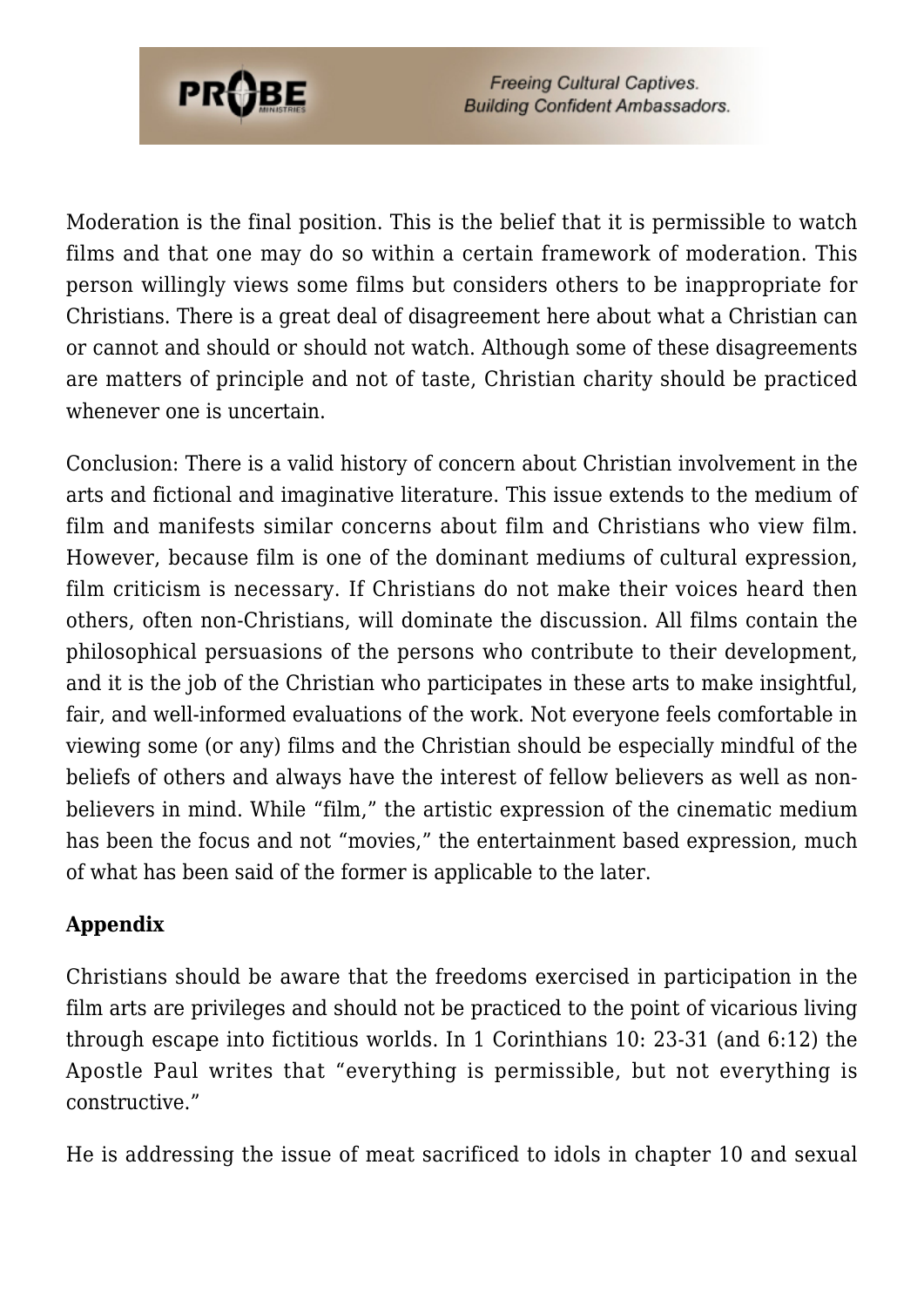

purity in chapter 6. This may serve as a guide for Christians who are concerned about their involvement in film and a caution against construing what is written here as a license to watch anything and everything. The Apostle is very careful to distinguish between that which is permissible and that which is constructive, or expedient. What Paul means is that, in Christ, believers have freedoms which extend to all areas of life, but these freedoms have the potential to be exercised carelessly or without regard for others, and thus become sin. The guiding rule here is that Christians should seek the good of others and not their own desires. This would mean that anyone who is participating in film that is objectionable should have the interests of others, both believers and non-believers, in mind. We live in a fallen world and almost everything we touch we affect with our fallen nature, the arts notwithstanding. If we are to be active in redeeming the culture for the glory of God, then by necessity we must participate in the culture and be salt and light to a very dark and unsavory world. It is imperative that Christians who are active in their culture and interested in participating in the ever growing "culture wars," remember Paul's admonition in Philippians that we "work out our salvation daily with fear and trembling." Anything less would be flirting with spiritual disaster and would not bring glory to God.

Parents concerned for the spiritual and psychological welfare of their children would do well to offer more than a list of prohibitions against what films can be viewed. As with anything that involves issues of Christian freedom, maturity in individual matters must be taken into account. The example of a young child's first BB gun may serve as an illustration. In some instances a child may be ready for the first air rifle at age twelve or thirteen. Other children may not be ready until they are eighteen, and some may best served if they never possess the gun in question. Parents should realize that film is a narrative medium which often contains complex philosophical ideas. To continue to absorb films at the current rate and not offer thoughtful criticism on what we are watching is equivalent to visiting museums and announcing that the Picasso or Rembrandt retrospective is "cool" or "stupid." If we are concerned parents, and wish to gain the respect of